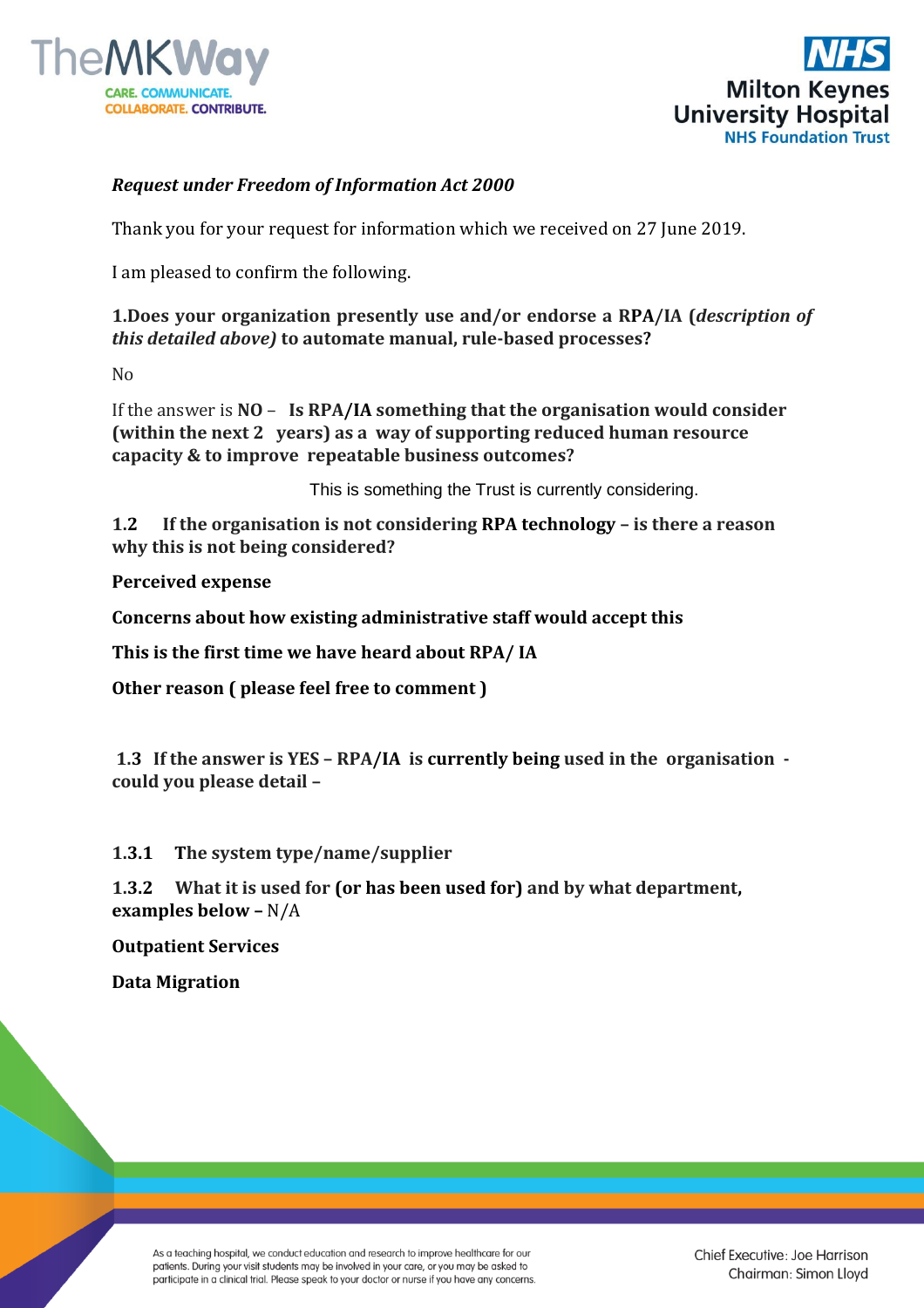



**Improving Referral to Treatment (RTT) processes Onboarding / Off-Boarding staff Back office / Finance related process automations Other (please comment) –**

1**.3.3 How did the existing human workforce react to tasks being replaced by automation?** N/A

**Good, they welcome the changes**

**Bad, they felt threatened**

**Indifferent**

**Not sure – no feedback**

**Other – please comment**

**1.3 4 When did your RPA/ IA system come into use and when does the contract expire?** N/A

**1.3.5 How much does this new technology cost the organisation & if applicable, how many robots are employed?** N/A

**1.3.6 Has there been any analysis of the system, (&/or case studies) to demonstrate any benefits so far- either operationally, financially or as regards patient safety/management?** N/A

As a teaching hospital, we conduct education and research to improve healthcare for our patients. During your visit students may be involved in your care, or you may be asked to participate in a clinical trial. Please speak to your doctor or nurse if you have any concerns.